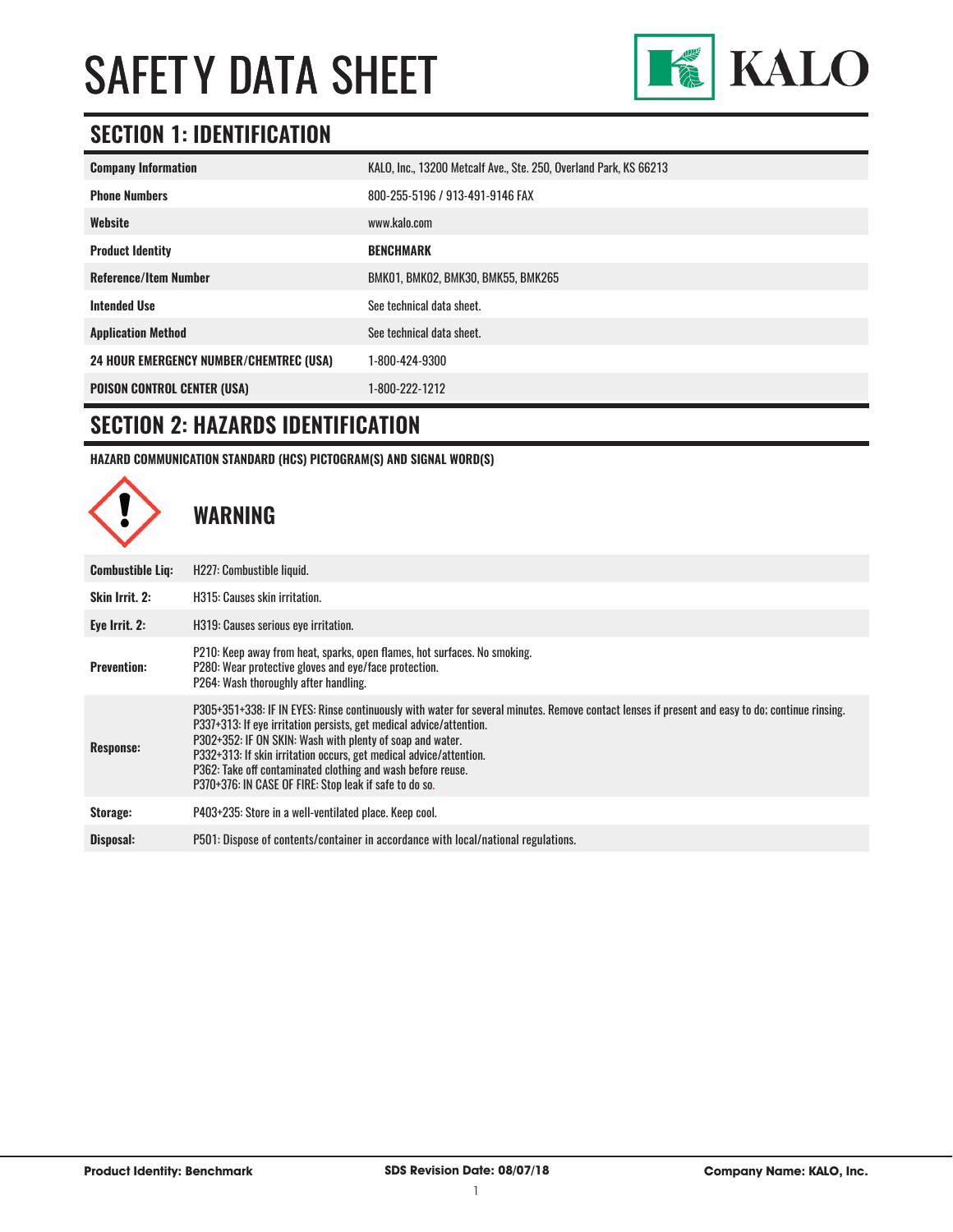

#### **SECTION 3: COMPOSITION/INFORMATION ON INGREDIENTS**

This product is labeled with the following GHS classifications, as it contains substances that present a hazard within the meaning of the relevant State and Federal Hazardous Substances regulations. This product is a proprietary blend and the ingredients and mixture percentages are being withheld as trade secret.

| <b>Ingredient/Chemical Designations:</b> | Proprietary blend of surfactants, coupling agents and solvent                                                  |
|------------------------------------------|----------------------------------------------------------------------------------------------------------------|
| <b>CAS No.:</b>                          | <b>Trade Secret</b>                                                                                            |
| Weight $\%$ :                            | $50 - 100$                                                                                                     |
| Notes:                                   | [1] Substance classified with a health or environmental hazard. [2] Substance with a workplace exposure limit. |
| <b>Ingredient/Chemical Designations:</b> | 2-butoxyethanol                                                                                                |
| <b>CAS No.:</b>                          | $111 - 76 - 2$                                                                                                 |
| Weight $\%$ :                            | $8 - 10$                                                                                                       |
| Notes:                                   | [1] Substance classified with a health or environmental hazard. [2] Substance with a workplace exposure limit. |
| <b>Ingredient/Chemical Designations:</b> | 2-methylpentane-2,4-diol                                                                                       |
| <b>CAS No.:</b>                          | $107 - 41 - 5$                                                                                                 |
| Weight %:                                | $8 - 10$                                                                                                       |
| <b>Ingredient/Chemical Designations:</b> | [1] Substance classified with a health or environmental hazard. [2] Substance with a workplace exposure limit. |

#### **SECTION 4: FIRST AID MEASURES**

| [DESCRIPTIONS] |
|----------------|
|----------------|

| General:           | In all cases of doubt, or when symptoms persist, seek medical attention. Never give anything by mouth to an unconscious person.                                                                                                         |
|--------------------|-----------------------------------------------------------------------------------------------------------------------------------------------------------------------------------------------------------------------------------------|
| <b>Inhalation:</b> | Remove to fresh air. Keep patient warm and at rest. If breathing is irregular or stopped, give artificial respiration. If unconscious, place in the recovery<br>position and obtain immediate medical attention. Give nothing by mouth. |
| Eyes:              | Irrigate copiously with clean fresh water for at least 10 minutes, holding the eyelids apart and seek medical attention.                                                                                                                |
| Skin:              | Remove contaminated clothing. Wash skin thoroughly with soap and water or use a recognized skin cleanser. Do NOT use solvents or thinners.                                                                                              |
| Ingestion:         | If accidentally swallowed, obtain immediate medical attention. Keep at rest, Do NOT induce vomiting.                                                                                                                                    |
|                    | [MOST IMPORTANT SYMPTOMS AND EFFECTS, BOTH ACUTE AND DELAYED]                                                                                                                                                                           |
| Overview:          | No adverse symptoms or effects anticipated under normal handling conditions. See Section 2 for further details.                                                                                                                         |
| Eyes:              | Causes serious eye irritation.                                                                                                                                                                                                          |
| Skin:              | Causes skin irritation.                                                                                                                                                                                                                 |

#### **SECTION 5: FIREFIGHTING MEASURES**

| <b>Extinguishing Media:</b>     | Recommended extinguishing media: alcohol resistant foam, CO <sup>2</sup> , powder, water spray. Do not use water jet.                                                                                                                                                                                                                                  |
|---------------------------------|--------------------------------------------------------------------------------------------------------------------------------------------------------------------------------------------------------------------------------------------------------------------------------------------------------------------------------------------------------|
| <b>Special Hazards:</b>         | Combustion may yield smoke, carbon monoxide, and other products of incomplete combustion. Oxides of sulfur, nitrogen or phosphorus may<br>also be formed. Keep away from heat, sparks, open flames and hot surfaces. No smoking.                                                                                                                       |
| <b>Advice For Firefighters:</b> | Evacuate area. Prevent contamination from run-off of adjacent areas, streams, drinking water and sewers. Do not flush down sewers or other<br>drainage systems. Exposed firefighters must wear standard protective equipment and in enclosed areas self-contained breathing apparatus.<br>Use water-spray to cool fire-exposed surfaces and personnel. |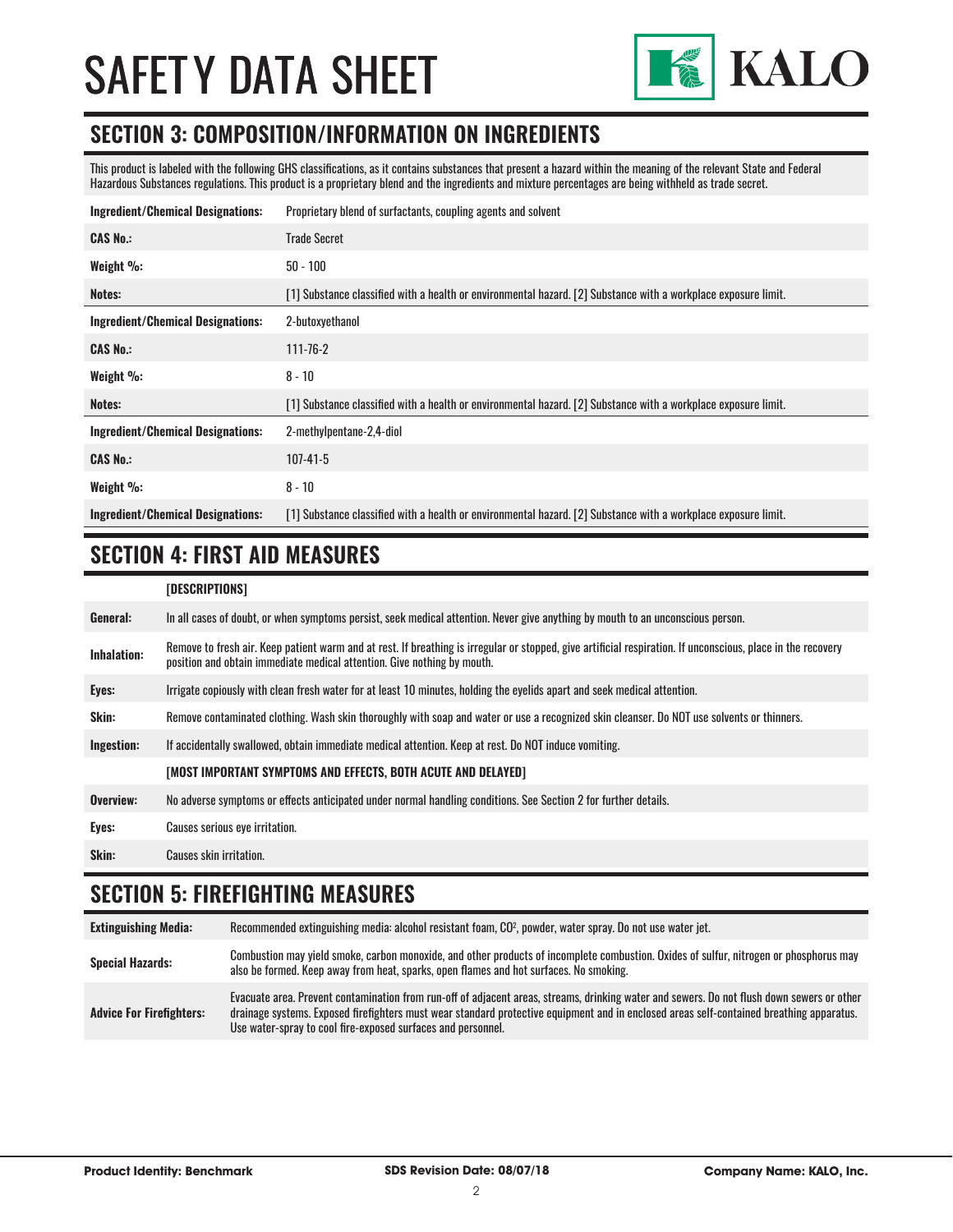

#### **SECTION 6: ACCIDENTAL RELEASE MEASURES**

| <b>Precautions/Procedures:</b>                                         | Keep all sources of ignition away from spill/release. In case of a major spill or spillage in a confined space evacuate the area and<br>check vapor levels.                                                                                                                                                                                                                                                                                                                                                                                                                                                                                                               |
|------------------------------------------------------------------------|---------------------------------------------------------------------------------------------------------------------------------------------------------------------------------------------------------------------------------------------------------------------------------------------------------------------------------------------------------------------------------------------------------------------------------------------------------------------------------------------------------------------------------------------------------------------------------------------------------------------------------------------------------------------------|
| <b>Environmental Precautions:</b>                                      | Do not allow spills to enter drains or water courses.                                                                                                                                                                                                                                                                                                                                                                                                                                                                                                                                                                                                                     |
| <b>Methods and Material For</b><br><b>Containment and Cleaning Up:</b> | Ventilate the area and avoid breathing vapors. Take the personal protective measures listed in Section 8. Contain and absorb spillage<br>with non-combustible materials (e.g. sand/earth/vermiculite). Place in closed containers outside buildings and dispose of according<br>to the Waste Regulations (see Section 13). Clean, preferably with a detergent. Do not use solvents. Do not allow spills to enter drains<br>or water courses. If drains, sewers, streams or lakes are contaminated, inform the local water company immediately. In the case of<br>contamination of rivers, streams, or lakes, the Environmental Protection Agency should also be informed. |

#### **SECTION 7: HANDLING AND STORAGE**

| <b>Precautions For Safe Handling:</b> | Do not get in eyes, on skin, or on clothing. Do not breathe vapors or mists. Keep container closed. Use only with adequate<br>ventilation. Use good personal hygiene practices. Wash hands before eating, drinking, smoking. Remove contaminated clothing and<br>wash before reuse. Destroy contaminated belts and shoes and other items that cannot be decontaminated.<br>See Section 2 for further details. |
|---------------------------------------|---------------------------------------------------------------------------------------------------------------------------------------------------------------------------------------------------------------------------------------------------------------------------------------------------------------------------------------------------------------------------------------------------------------|
| <b>Conditions For Safe Storage:</b>   | Store in tightly closed containers in dry, well-ventilated area, away from excessive heat and incompatibles.<br>See Section 2 for further details.                                                                                                                                                                                                                                                            |
| <b>Incompatible Materials:</b>        | Oxidizing agents, strong acids, strong bases.                                                                                                                                                                                                                                                                                                                                                                 |
| <b>Specific End Use(s):</b>           | See technical data sheet.                                                                                                                                                                                                                                                                                                                                                                                     |

#### **SECTION 8: EXPOSURE CONTROLS/PERSONAL PROTECTION**

| <b>Exposure Data</b> |  |
|----------------------|--|
|                      |  |

**Exposure Data:** This product contains the following ingredient (at greater than 0.1%) with established limits for exposure under OSHA, ACGIH and/or NIOSH.

| <b>CAS No.</b> | Ingredient               | <b>Source</b> | Value                                       |
|----------------|--------------------------|---------------|---------------------------------------------|
| 0000107-41-5   | 2-methylpentane-2,4-diol | OSHA          | No Established Limit                        |
|                |                          | ACGIH         | Ceiling: 25 ppm                             |
|                |                          | NIOSH         | $C$ 25 ppm (125 mg/m <sup>3</sup> )         |
|                |                          |               |                                             |
| <b>CAS No.</b> | Ingredient               | <b>Source</b> | Value                                       |
|                |                          | <b>OSHA</b>   | TWA: 50 ppm (240 mg/m <sup>3</sup> ) [skin] |
| 0000111-76-2   | 2-butoxyethanol          | <b>ACGIH</b>  | TWA: 20 ppm, revised 2003                   |

| <b>Carcinogen Data:</b>      | This product contains no ingredients (at greater than 0.1%) that are suspected of being or known to be a carcinogen under OSHA, NTP or IARC.                                                                                                                                                                                           |  |
|------------------------------|----------------------------------------------------------------------------------------------------------------------------------------------------------------------------------------------------------------------------------------------------------------------------------------------------------------------------------------|--|
|                              | [PERSONAL PROTECTIVE EQUIPMENT]                                                                                                                                                                                                                                                                                                        |  |
| <b>Respiratory:</b>          | If workers are exposed to concentrations above the exposure limit, they must use the appropriate certified respirators.                                                                                                                                                                                                                |  |
| Eyes:                        | Wear safety eyewear (e.g. safety spectacles/goggles/visors) to protect against the splash of liquids.                                                                                                                                                                                                                                  |  |
| Skin:                        | Overalls, which cover the body, arms, and legs, should be worn. Skin should not be exposed. All parts of the body should be washed after<br>contact.                                                                                                                                                                                   |  |
| <b>Engineering Controls:</b> | Provide adequate ventilation. Where reasonably practicable, this should be achieved by the use of local exhaust ventilation and good general<br>extraction. If these are not sufficient to maintain concentrations of particulates, and any vapor below occupational exposure limits, suitable<br>respiratory protection must be worn. |  |
| <b>Other Work Practices:</b> | See technical data sheet.                                                                                                                                                                                                                                                                                                              |  |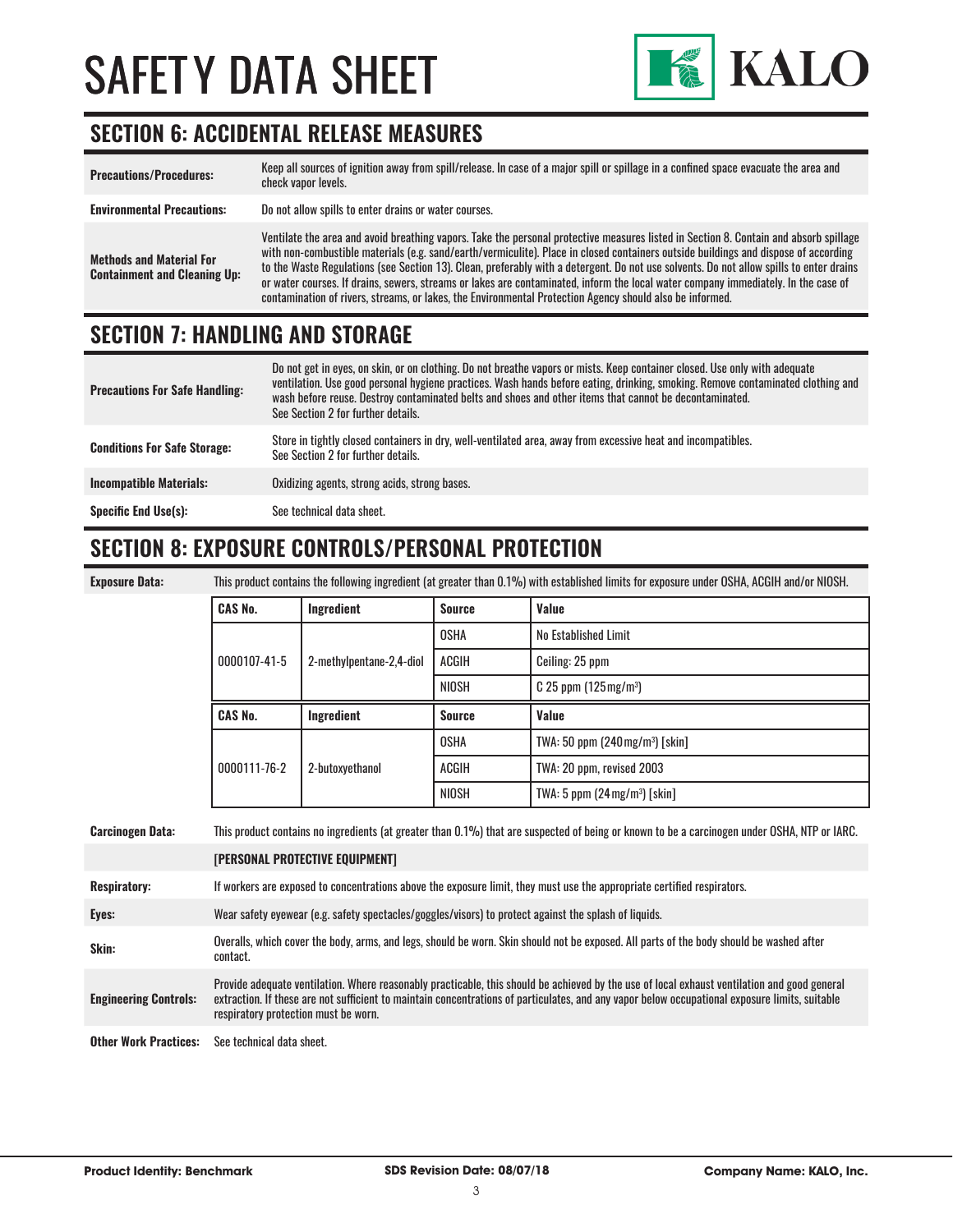

#### **SECTION 9: PHYSICAL AND CHEMICAL PROPERTIES**

| <b>Clear Liquid</b>                  |
|--------------------------------------|
| Sweet                                |
| <b>Not Measured</b>                  |
| 7 - 9 (1% aqueous dilution)          |
| 1.02 - 1.04 @ 20°C                   |
| 176°F / 80°C (SETA Flash Closed Cup) |
| <b>Not Measured</b>                  |
| <b>Not Measured</b>                  |
| <b>Not Measured</b>                  |
| <b>Not Measured</b>                  |
| <b>Not Measured</b>                  |
| <b>Not Measured</b>                  |
| <b>Not Measured</b>                  |
| Not Applicable                       |
| <b>Not Measured</b>                  |
| <b>Not Measured</b>                  |
| <b>Not Measured</b>                  |
| <b>Not Measured</b>                  |
| <b>Not Measured</b>                  |
| <b>Not Measured</b>                  |
| No other relevant information.       |
|                                      |

### **SECTION 10: STABILITY AND REACTIVITY**

| <b>Reactivity:</b>                       | Not chemically reactive.                                                                                |
|------------------------------------------|---------------------------------------------------------------------------------------------------------|
| <b>Chemical Stability:</b>               | Stable under normal ambient and anticipated conditions of use.                                          |
| <b>Hazardous Reactions:</b>              | Hazardous reactions not anticipated.                                                                    |
| <b>Conditions To Avoid:</b>              | Extended exposure to high temperatures can cause decomposition. Avoid all possible sources of ignition. |
| <b>Incompatible Materials:</b>           | Oxidizing agents, strong acids, strong bases.                                                           |
| <b>Hazardous Decomposition Products:</b> | Not anticipated under normal conditions of use.                                                         |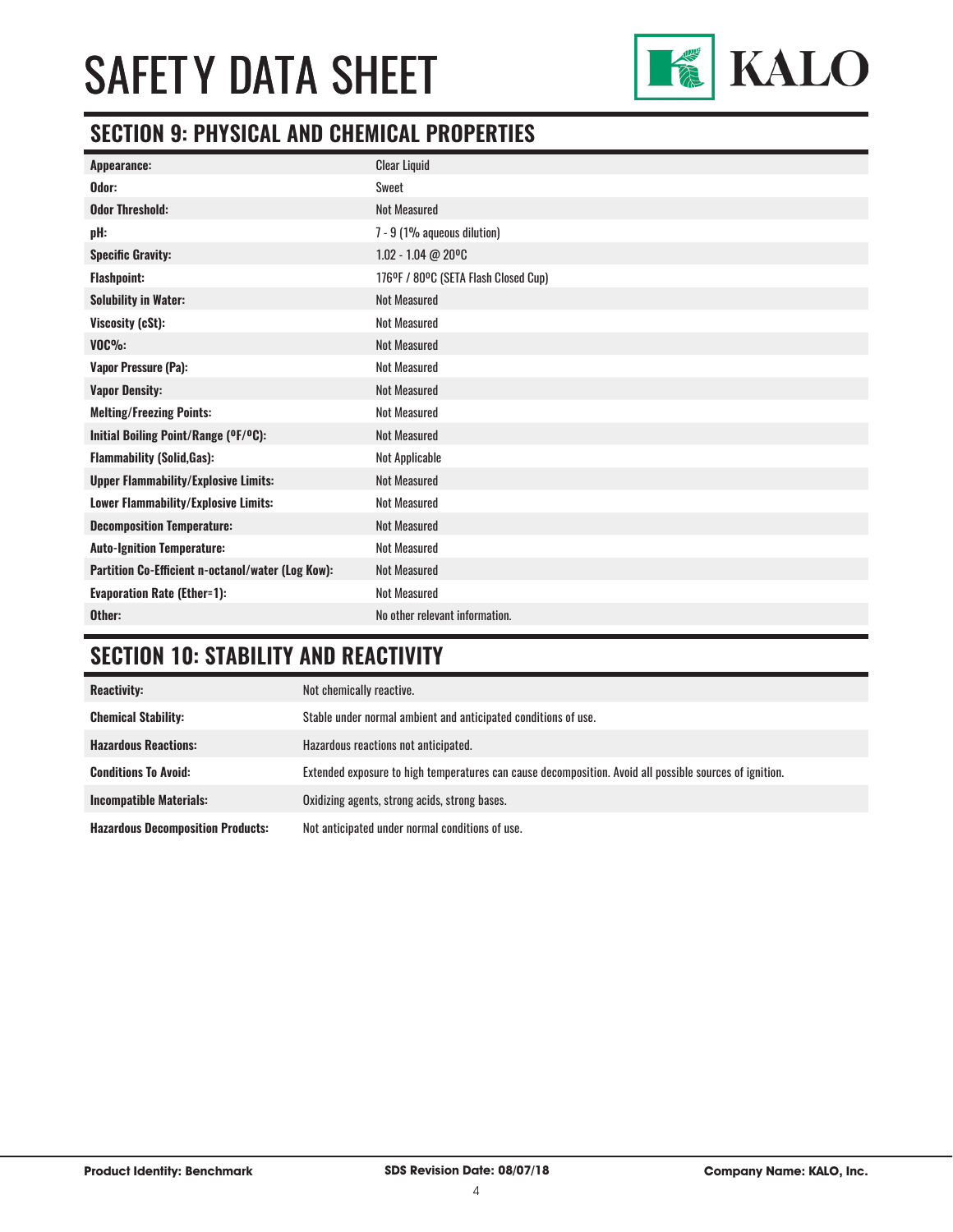

#### **SECTION 11: TOXICOLOGICAL INFORMATION**

|                                                                   | [ACUTE TOXICITY ESTIMATE]                                     |                 |
|-------------------------------------------------------------------|---------------------------------------------------------------|-----------------|
| Ingredients:                                                      | Proprietary Blend of Surfactants, Coupling Agents and Solvent |                 |
| Oral LD50mg/kg:                                                   | >5,000.00/Category: NA                                        |                 |
| Skin LD50mg/kg:                                                   | >5,000.00/Category: NA                                        |                 |
| Inhalation Vapor LC50mg/L/4hr:                                    | No Data Available                                             |                 |
| Inhalation Dust/Mist LC50mg/L/4hr:                                | No Data Available                                             |                 |
| <b>ITEM</b>                                                       | <b>HAZARD</b>                                                 | <b>CATEGORY</b> |
| <b>Acute Toxicity (mouth):</b>                                    | <b>Not Applicable</b>                                         | --              |
| <b>Acute Toxicity (skin):</b>                                     | <b>Not Applicable</b>                                         | --              |
| <b>Acute Toxicity (inhalation):</b>                               | <b>Not Applicable</b>                                         | --              |
| <b>Skin Corrosion/Irritation:</b>                                 | <b>Causes skin irritation.</b>                                | $\mathbf{2}$    |
| <b>Eye Damage/Irritation:</b>                                     | <b>Causes serious eye irritation.</b>                         | $\mathbf 2$     |
| <b>Sensitization (respiratory):</b>                               | <b>Not Applicable</b>                                         | --              |
| <b>Sensitization (skin):</b>                                      | <b>Not Applicable</b>                                         | --              |
| <b>Germ Toxicity:</b>                                             | <b>Not Applicable</b>                                         | --              |
| <b>Carcinogenicity:</b>                                           | <b>Not Applicable</b>                                         | --              |
| <b>Reproductive Toxicity:</b>                                     | <b>Not Applicable</b>                                         | --              |
| Specific Target Organ Systemic Toxicity-Single Exposure:          | <b>Not Applicable</b>                                         | --              |
| <b>Specific Target Organ Systemic Toxicity-Repeated Exposure:</b> | <b>Not Applicable</b>                                         | --              |
| <b>Aspiration Hazard:</b>                                         | <b>Not Applicable</b>                                         | $-$             |

### **SECTION 12: ECOLOGICAL INFORMATION**

| Toxicity:                              | Ecotoxicity studies have not been conducted on this preparation. |
|----------------------------------------|------------------------------------------------------------------|
| <b>Persistence and Degradability:</b>  | There is no data available on the preparation itself.            |
| <b>Bioaccumulative Potential:</b>      | Not measured.                                                    |
| <b>Mobility In Soil:</b>               | No data available.                                               |
| <b>Results of PBT and vPvB Assess:</b> | This product contains no PBT/vPvB chemicals.                     |
| <b>Other Adverse Effects:</b>          | No data available.                                               |